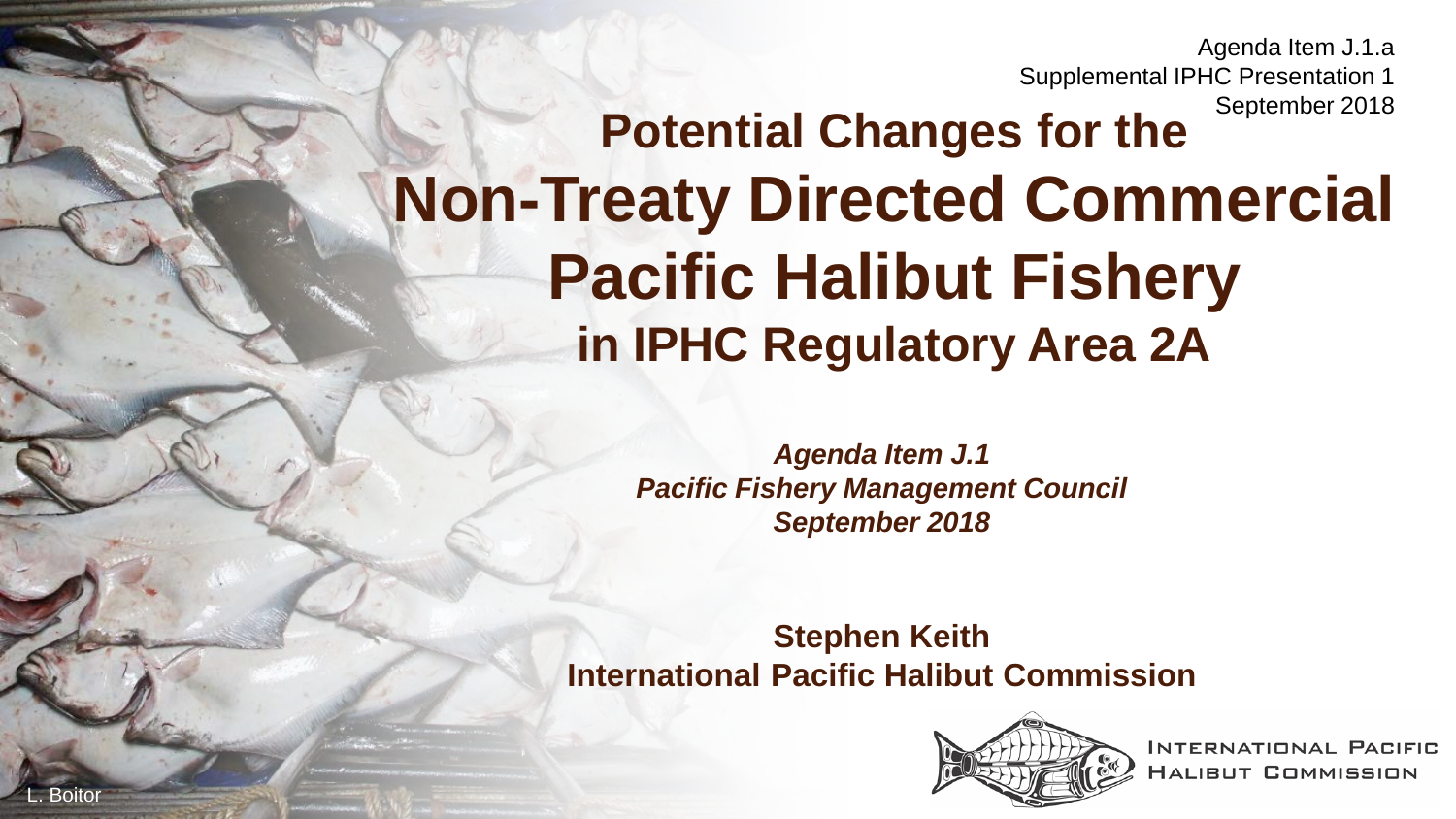## **Purpose**

IPHC seeks PFMC input regarding longer fishing periods and alternative management for the non-treaty directed commercial Pacific halibut fishery in IPHC Regulatory Area 2A

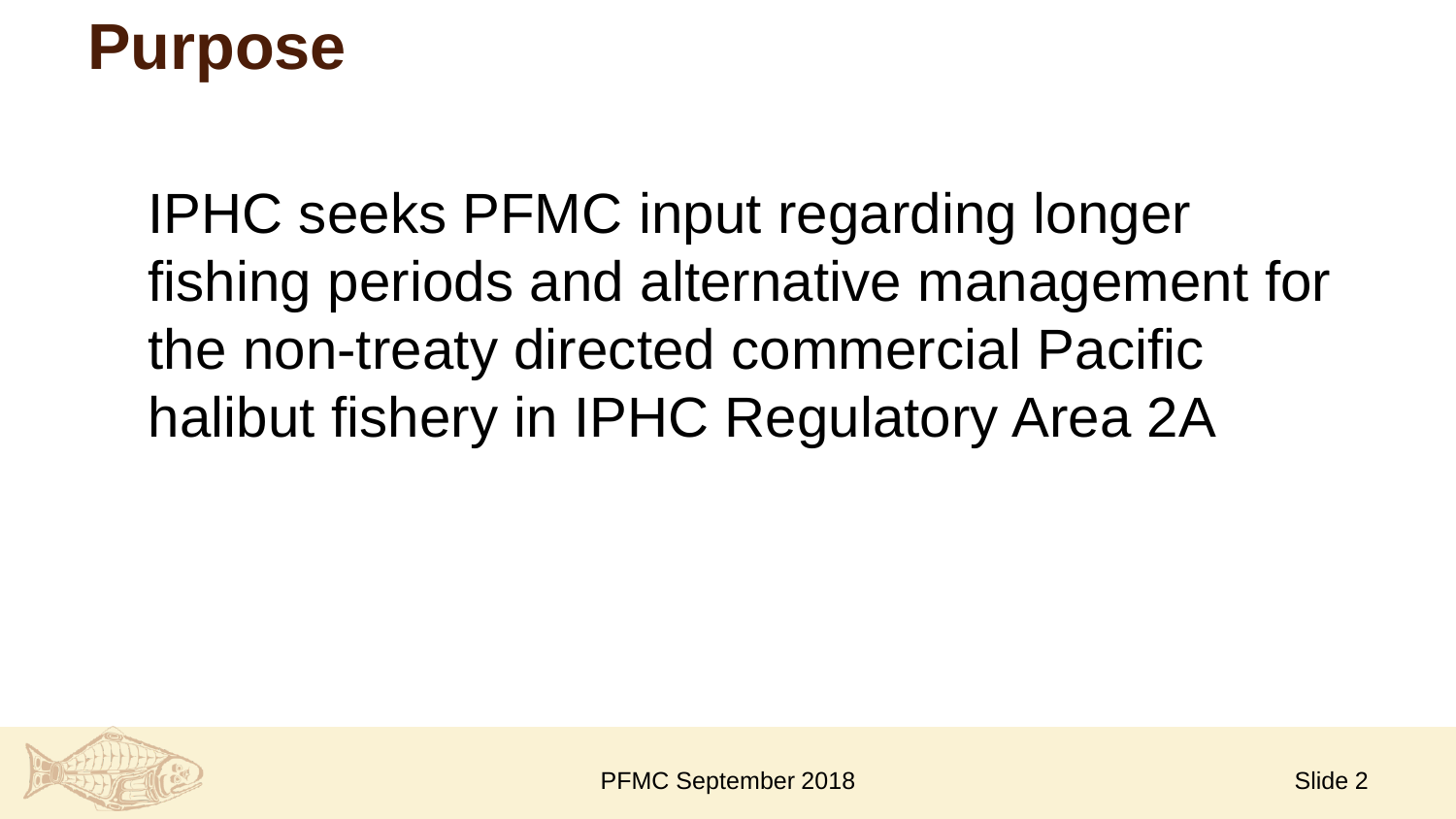# **Background**

- **[IPHC letter](http://www.pcouncil.org/wp-content/uploads/2017/06/G1a_Sup_IPHC_Ltr2_CommlDerbyFishery_Jun2017BB.pdf) to PFMC recommending moving** away from derby fishery (May 2017)
	- Increase safety
	- Reduce regulatory discards
	- Increase flexibility for fishers and processors

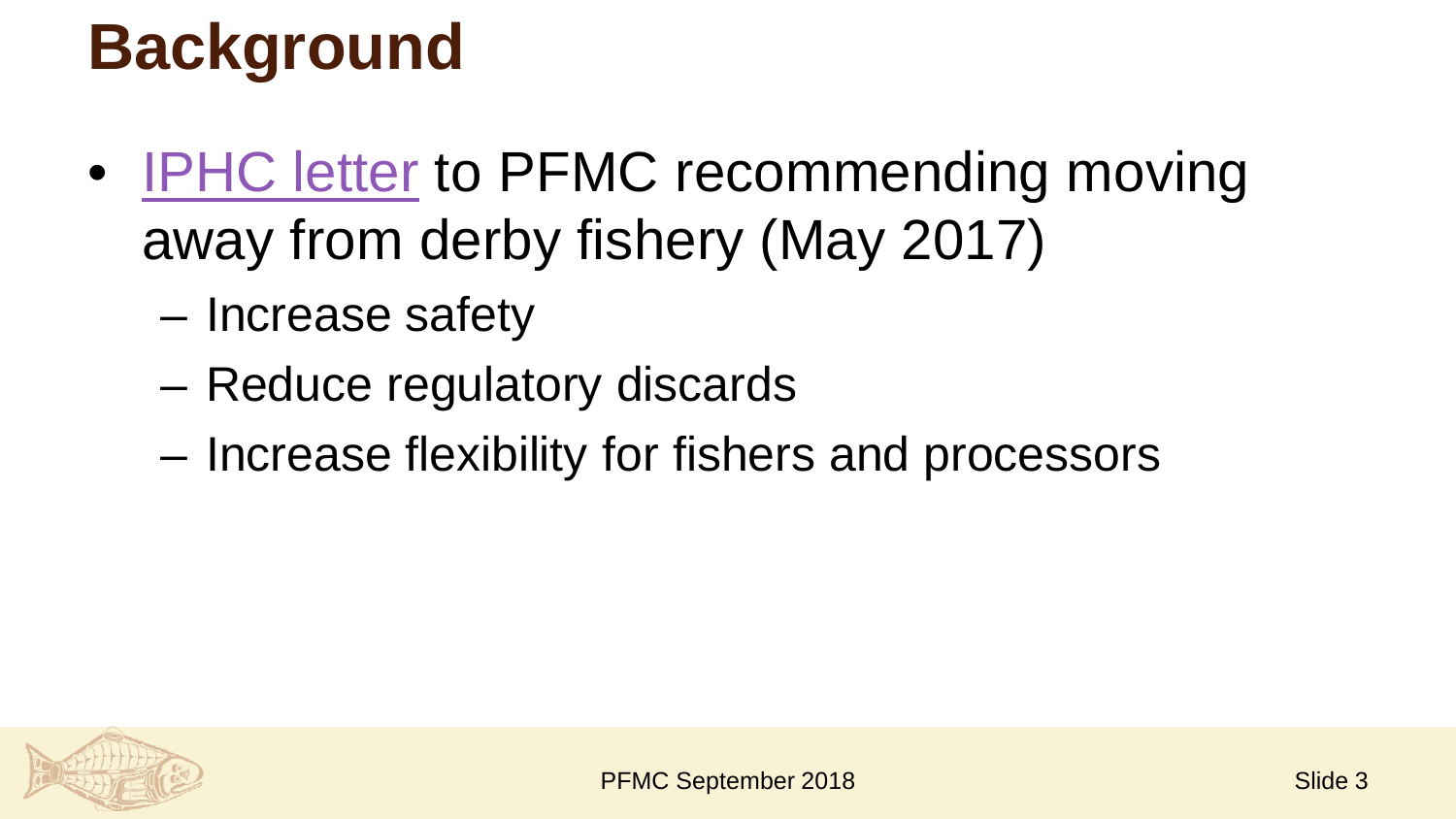## **PFMC Meetings June-Nov 2017**

- Discussion of various management options in GAP and on Council floor
	- [IPHC report](http://www.pcouncil.org/wp-content/uploads/2017/08/G1a_IPHC_Rpt1_SEPT2017BB.pdf) on sample fishing period limit options for longer fishing periods (Sept 2017)
	- [Scoping exercise](http://www.pcouncil.org/wp-content/uploads/2017/10/E1_Att3_Scoping-Matrix_NOV2017BB.pdf) led by Council staff (Nov 2017)
- Result: no recommendations made for change in management of the fishery for the 2018 season
	- Conversation to continue

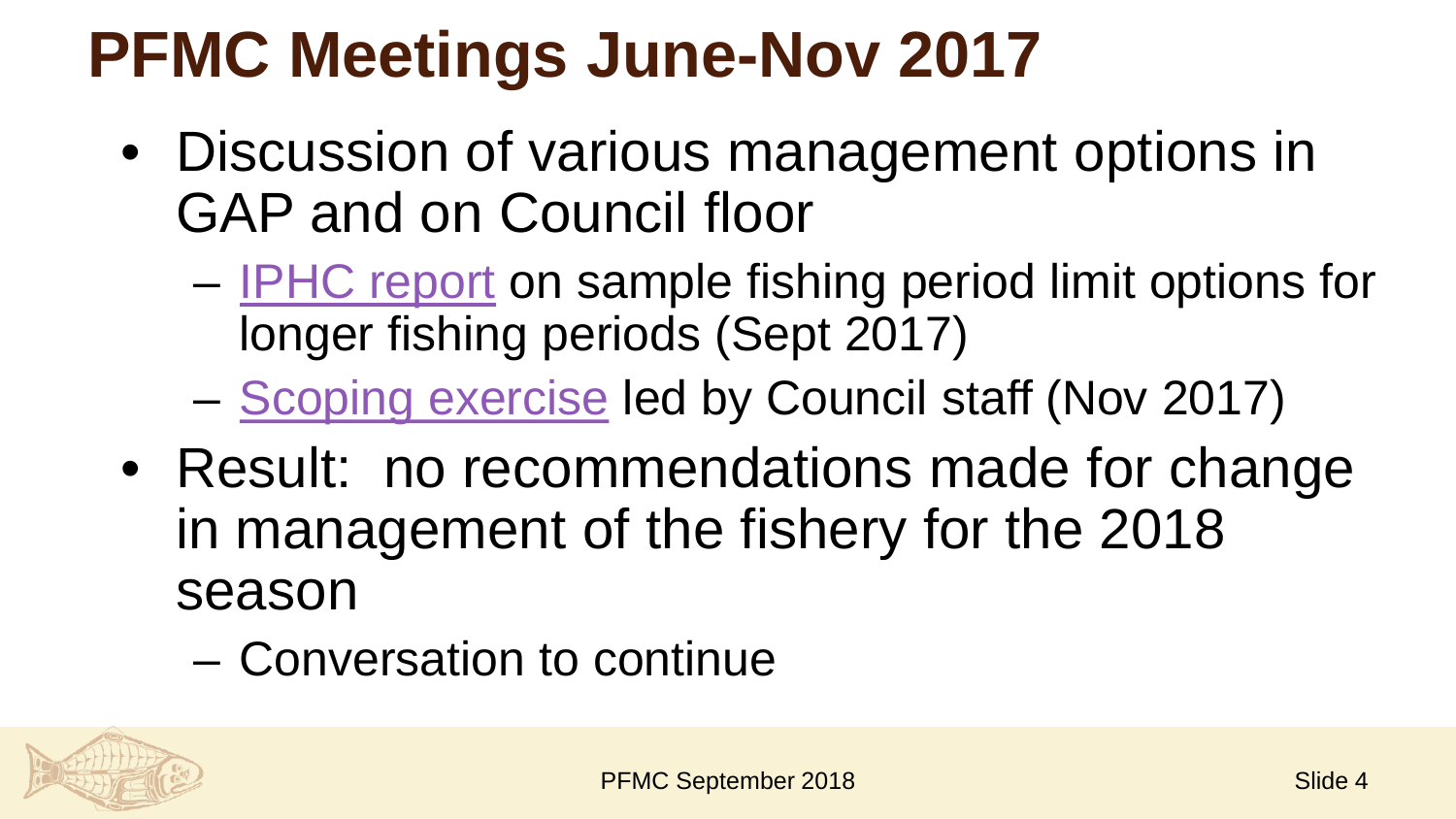# **Continuing the conversation in 2018**

- IPHC letters to PFMC ([May 2018](https://www.pcouncil.org/wp-content/uploads/2018/05/IR2_IPHC_to_Anderson_JUN2018BB.pdf) and [Aug 2018\)](https://www.pcouncil.org/wp-content/uploads/2018/08/J1a_IPHC_Rpt1_SEPTBB2018.pdf)
	- Expectation of IPHC regulatory proposal for longer fishing periods in 2019
	- 5-day or 10-day options
		- Within IPHC mandate and independent of PFMC Catch Sharing Plan
		- Would require lower fishing period limits (vessel limits)
		- Other management measures would remain in place

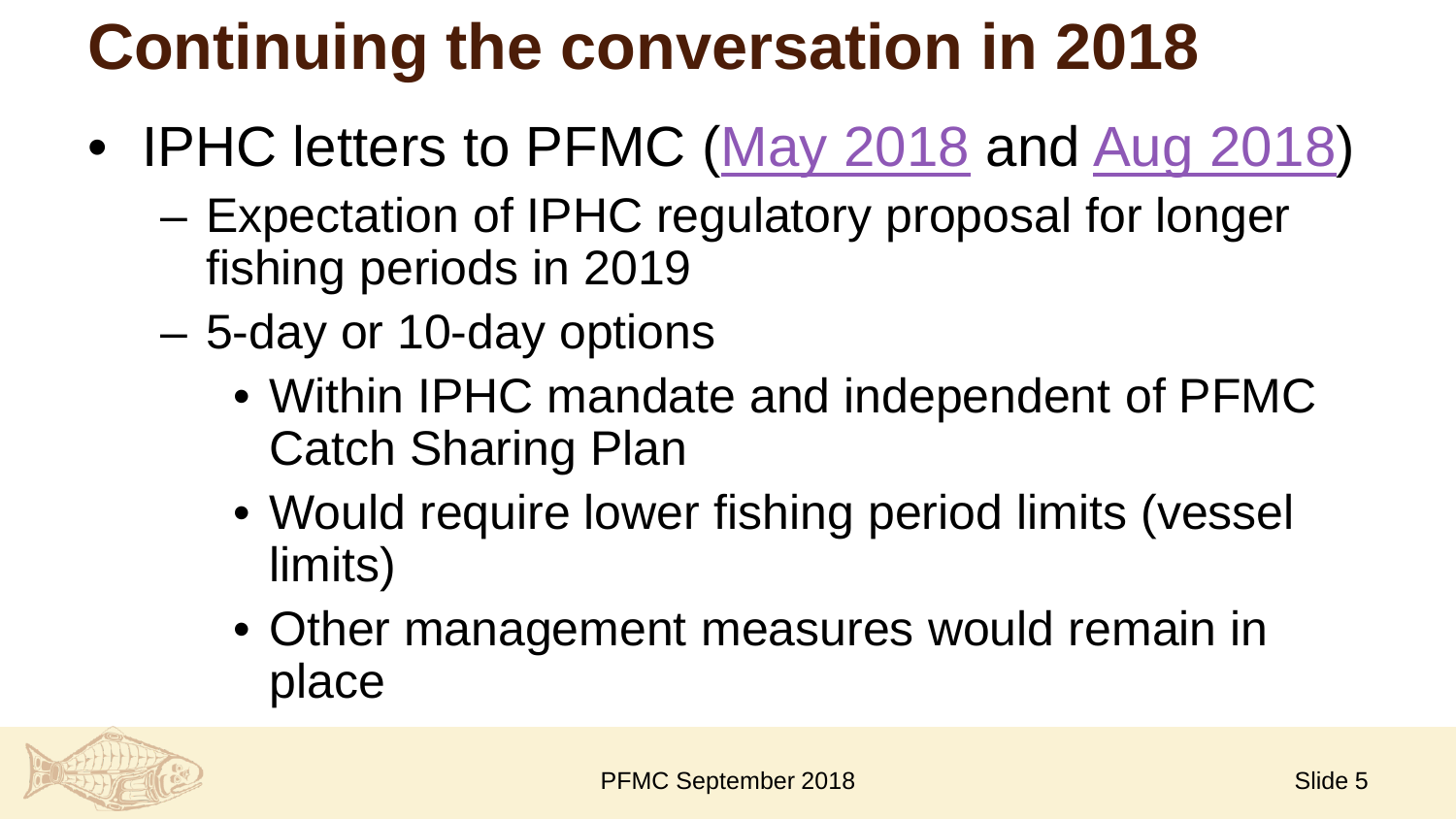# **Looking toward 2019**

- IPHC desires input from stakeholders before making change
- Feedback and recommendations from PFMC welcome
	- IPHC Interim Meeting (IM094) in late Nov 2018
	- IPHC Annual Meeting (AM095) in Jan 2019